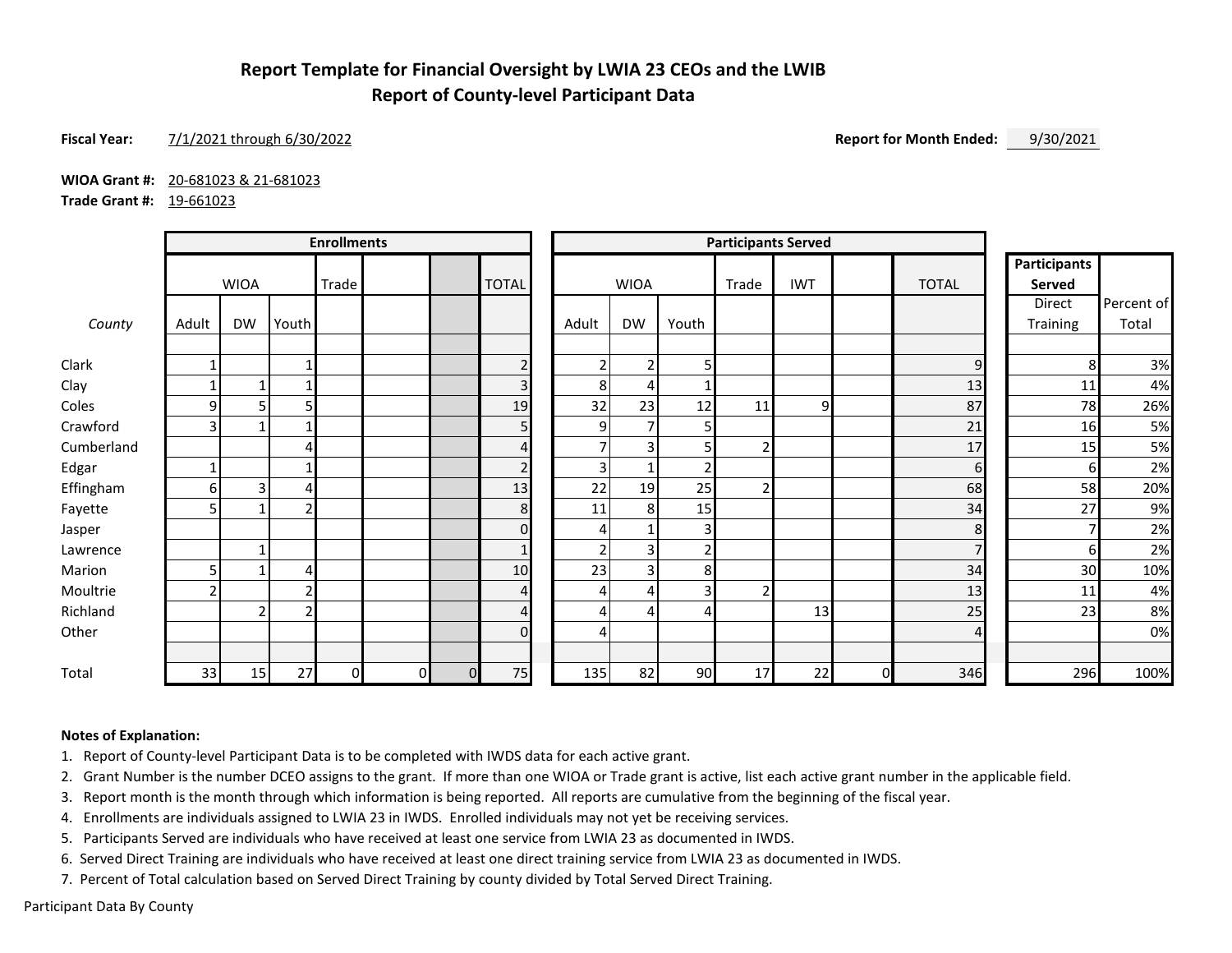# **LWIA 23 CEO and LWIB Financial Oversight Report of County-level Participant Direct Training Expenditures**

**Fiscal Year:** 07/01/2021 through 06/30/2022 **Report for Month Ended:** 9/30/2021

|            |              |              | WIOA Formula - 20-681023 / 21-681023 |              | 19-661023   | $20 - 681023$<br>21-681023 |          |                        |            |
|------------|--------------|--------------|--------------------------------------|--------------|-------------|----------------------------|----------|------------------------|------------|
|            |              |              |                                      |              | Incumbent   |                            |          |                        |            |
|            |              |              | Youth In                             | Youth Out of |             | Worker                     |          |                        | Percent of |
| County     | Adult        | <b>DW</b>    | School                               | School       | Trade       | Training                   |          | <b>Total By County</b> | Total      |
| Clark      | 1,129        |              | 1,616                                | 192          |             |                            | \$       | 2,937                  | 1%         |
| Clay       | 11,669       | 6,074        |                                      | 686          |             |                            | \$       | 18,428                 | 8%         |
| Coles      | 15,089       | 9,826        | 815                                  | 11,065       | 2,747       | 10,255                     | \$       | 49,797                 | 22%        |
| Crawford   | 7,832        | 10,664       | 8,084                                | 557          |             |                            | \$       | 27,136                 | 12%        |
| Cumberland | 7,522        | 138          | 4,735                                | 105          | 125         |                            |          | 12,625                 | 5%         |
| Edgar      | 1,385        |              |                                      | 4,923        |             |                            | \$       | 6,308                  | 3%         |
| Effingham  | 10,485       | 5,075        | 14,196                               | 6,626        | 264         |                            | \$       | 36,646                 | 16%        |
| Fayette    | 1,334        | 823          | 2,412                                | 11,072       |             |                            | \$       | 15,641                 | 7%         |
| Jasper     | 5,299        | 3,264        | 2,136                                | 4,003        |             |                            | \$       | 14,702                 | 6%         |
| Lawrence   | 3,255        | 1,570        |                                      | 432          |             |                            | \$       | 5,257                  | 2%         |
| Marion     | 7,429        | 1,228        |                                      | 2,103        |             |                            | \$       | 10,760                 | 5%         |
| Moultrie   | 3,434        | 3,876        | 2,653                                | 177          | 198         |                            | \$       | 10,337                 | 5%         |
| Richland   | 4,160        | 5,804        | 3,636                                | 1,595        |             |                            | \$       | 15,195                 | 7%         |
| Other      | 3,566        |              |                                      | 118          | 102         |                            | \$       | 3,787                  | 2%         |
|            |              |              |                                      |              |             |                            |          |                        |            |
| Total      | \$<br>83,589 | \$<br>48,342 | \$<br>40,282                         | \$<br>43,653 | \$<br>3,436 | \$<br>10,255               | \$<br>\$ | 229,557                | 100%       |

### **Notes of Explanation:**

1. Report of County-level Participant Direct Training Expenditures is to be completed with CEFS expenditure data for each active grant.

2. Report month is the month through which information is being reported. All reports are cumulative from the beginning of the fiscal year.

3. Total by County is the cumulative amount of direct training expenditures by county.

4. Percent of Total calculation based on Total by County divided by total direct training expenditures.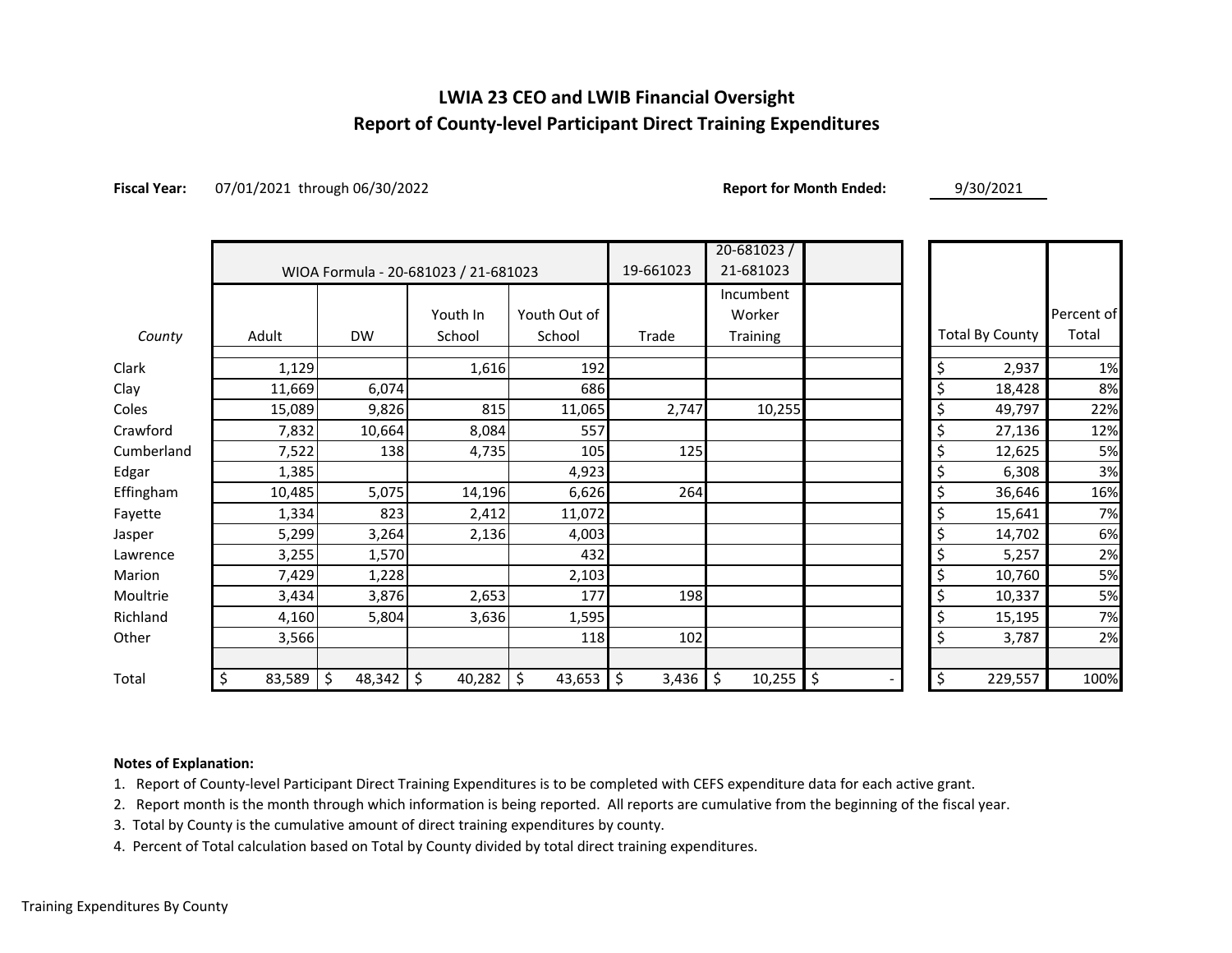## **LWIA 23 CEO and LWIB Financial Oversight Key Metrics for Financial Oversight of WIOA Formula Grants**

| <b>WIOA Grant Numbers:</b>      | 20-681023 / 21-681023                    |              | 9/30/2021                   |                             |                          |
|---------------------------------|------------------------------------------|--------------|-----------------------------|-----------------------------|--------------------------|
|                                 |                                          |              |                             | <b>Status</b>               |                          |
| Metric                          | <b>Standard</b>                          | <b>Adult</b> | <b>Dislocated</b><br>Worker | Youth – In<br><b>School</b> | Youth – Out<br>of School |
| Obligations - Year 1 20-681023  | $80\%$ by June $30th$ - see note 8 below | $F***$       | M                           | $F***$                      | $F***$                   |
| Obligations - Year 2 20-681023  | 100% by June $30^{\text{th}}$            | MG           | MG                          | MG                          | MG                       |
| Obligations - Year 1 21-681023  | $80\%$ by June $30th$                    | N            | N                           | N                           | N                        |
| Obligations - Year 2 21-681023  | 100% by June $30th$                      | MG           | MG                          | N                           | N                        |
| <b>Direct Training Expenses</b> | 50% of total expenditures                | MG           | MG                          |                             |                          |
| Youth - In School 20-681023     | Not more than 50% of youth budget        |              |                             | MG                          |                          |
| Youth - In School 21-681023     | Not more than 50% of youth budget        |              |                             | MG                          |                          |
| Youth $-20-681023$              | Minimum 20% for work experience          |              |                             | N                           |                          |
| Youth $-21-681023$              | Minimum 20% for work experience          |              |                             | N                           |                          |

### **Notes of Explanation:**

- 1. A key metrics report is to be completed for the active formula grants.
- 2. The grant number is the number DCEO assigns to the grant.

3. Report month is the month through which information is being reported. All reports are cumulative from the beginning of the grant period and should tie to entries made on the Grant Reporting System (GRS). GRS entries for the report month are required to be made within 20 days of the end of the previous month.

4. As shown, some metrics apply separate standards for each of the two years for which formula grant funding is available.

5. The budget and expenses for grant amounts allocated for administration costs are not included in the calculation of the obligations metrics. The Year 1 obligations measure is prorated to reflect cumulative minimum obligations of 6.67% per month (i.e., 80% divided by 12).

6. The direct training expenses metric applies to adults and dislocated workers only and is calculated based on all available funds for the program year, including funds carried in from the previous year.

7. Status indicators are as follows: MG=Meeting; N= Not Meeting; M= Met; F= failed

8. \*\*\*A waiver request regarding the 80% obligation rate for the PY20 funds was approved as long as certain conditions are met, including implementing the action plan and strategies submitted along with recurring communication of progress to DCEO.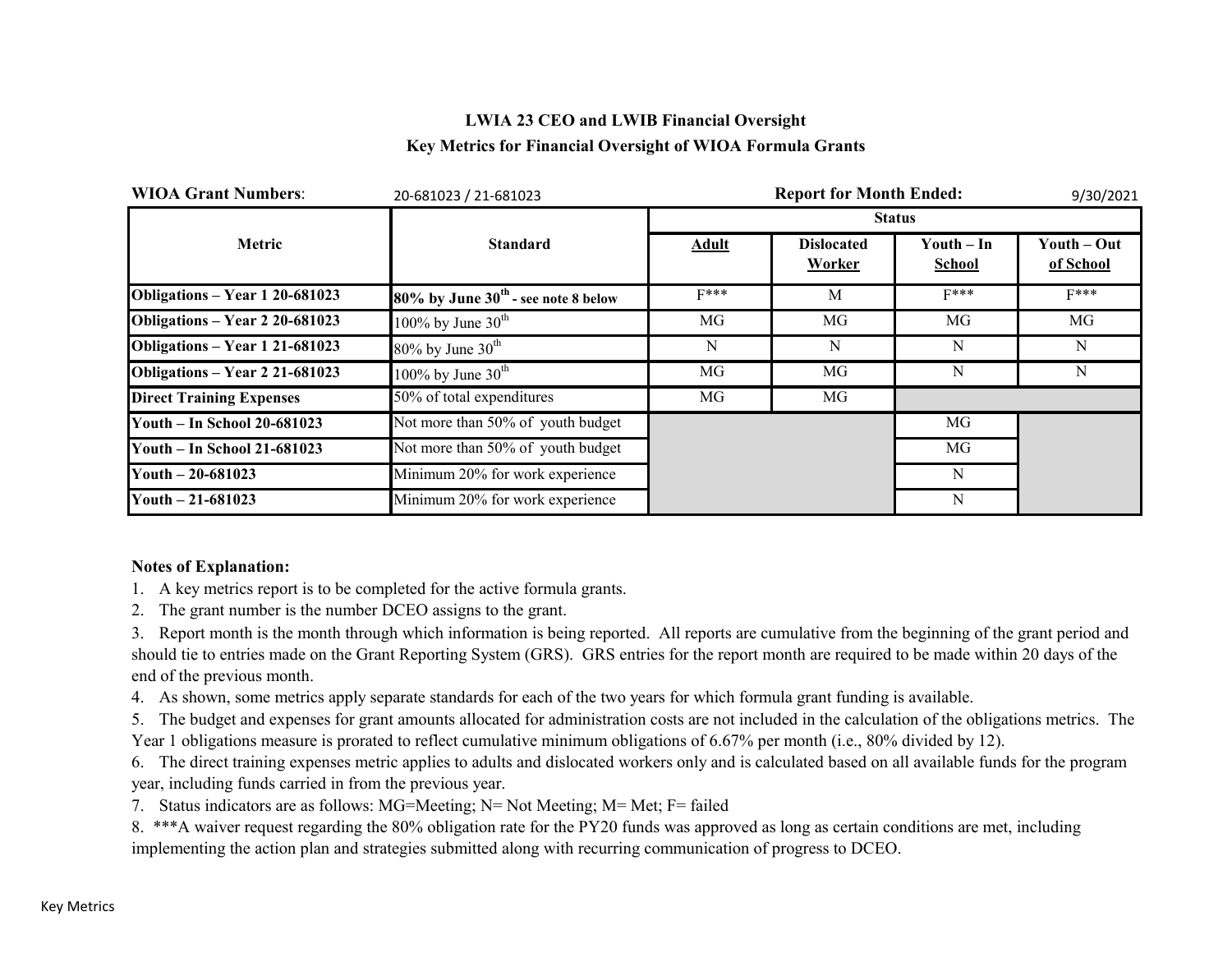# Lake Land College Statement of Expenditures September 2021

(In Whole Numbers)

|                           | Current<br>Expense | Y-T-D<br>Expense | <b>PY21</b><br>Annual<br><b>Budget</b> | Annual<br><b>Budget</b><br>Remaining | %<br>Spent |
|---------------------------|--------------------|------------------|----------------------------------------|--------------------------------------|------------|
| Expenses                  |                    |                  |                                        |                                      |            |
| <b>Salaries</b>           | 15.019             | 45,057           | 181,000                                | 135,943                              | 24.9%      |
| Fringe Benefits           | 6,060              | 15,835           | 80,280                                 | 64.445                               | 19.7%      |
| Travel / Training / Mtgs  | 0                  | 53               | 8,000                                  | 7,947                                | 0.7%       |
| Contractual               | 0                  | 0                | 2,000                                  | 2,000                                | $0.0\%$    |
| <b>Facility Costs</b>     | 539                | 1,616            | 10,000                                 | 8,384                                | 16.2%      |
| Office / Operations Costs | 9,308              | 27,050           | 77,700                                 | 50,650                               | 34.8%      |
| <b>Total Expenses</b>     | 30,926             | 89,611           | 358.980                                | 269,369                              | 25.0%      |

## Notes of Explanation:

1. Detailed expenditure information is available to the CEOs and LWIB upon request.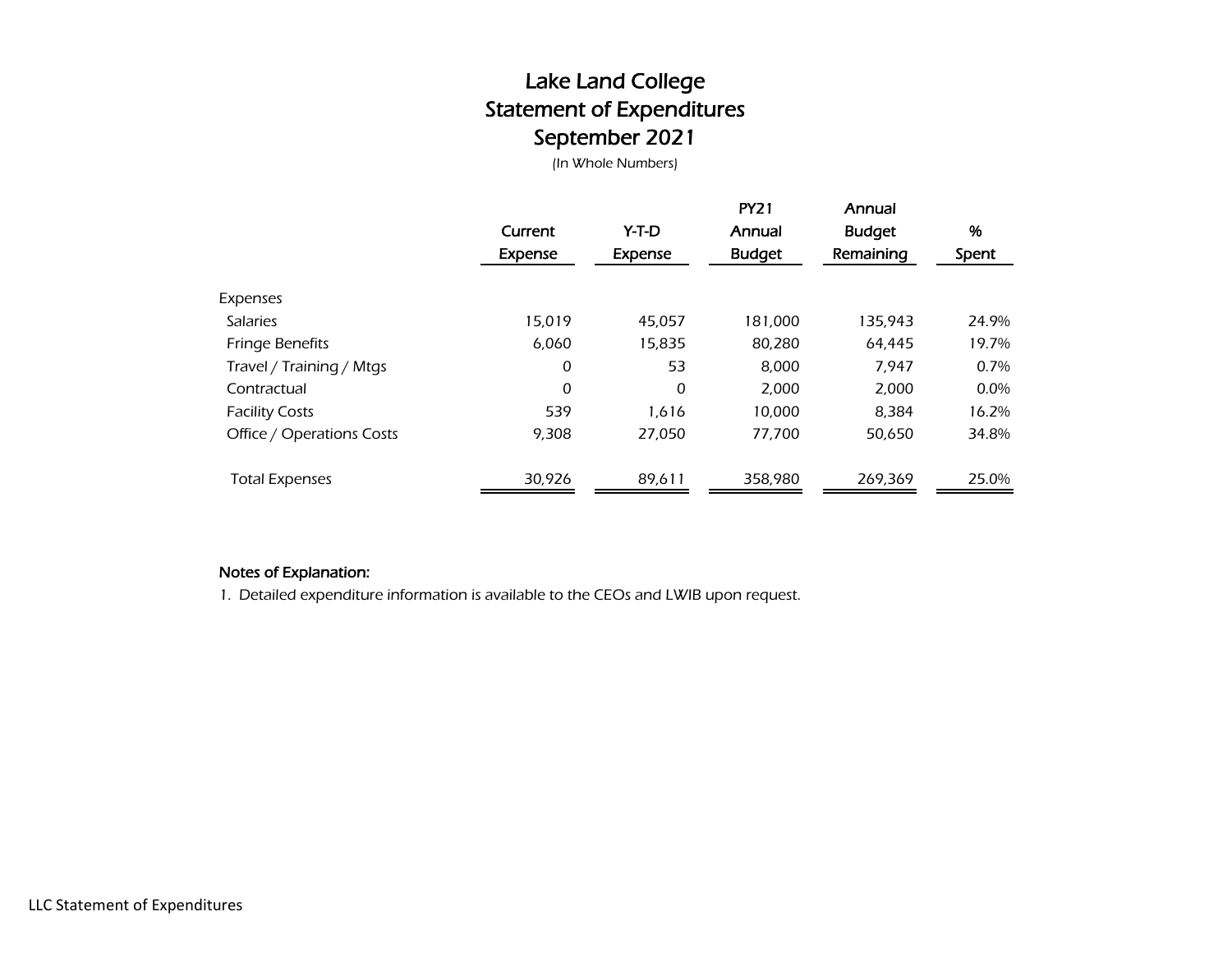## **Report for Financial Oversight by CEOs and LWIB Summary of Financial Activity for Service Providers**

|                               |               |           |          |           | <b>Report for Month Ended:</b> | 9/30/2021 |  |
|-------------------------------|---------------|-----------|----------|-----------|--------------------------------|-----------|--|
| <b>Service Provider Name:</b> | <b>CEFS</b>   |           |          |           |                                |           |  |
|                               | <b>Budget</b> |           | Expenses |           | <b>Remaining Balance</b>       |           |  |
| Line Item                     | Amount        | % Total   | Amount   | % Total   | Amount                         | % Total   |  |
| Direct Training               | 2,677,385     | 74.9%     | 604.519  | 77.4%     | 2,072,866                      | 74.2%     |  |
| All Other                     | 896,645       | 25.1%     | 176,981  | 22.6%     | 719,664                        | 25.8%     |  |
| Total                         | 3,574,030     | $100.0\%$ | 781,500  | $100.0\%$ | 2,792,531                      | 100.0%    |  |

## **Notes of Explanation:**

1. CEFS is the only service provider in LWIA 23.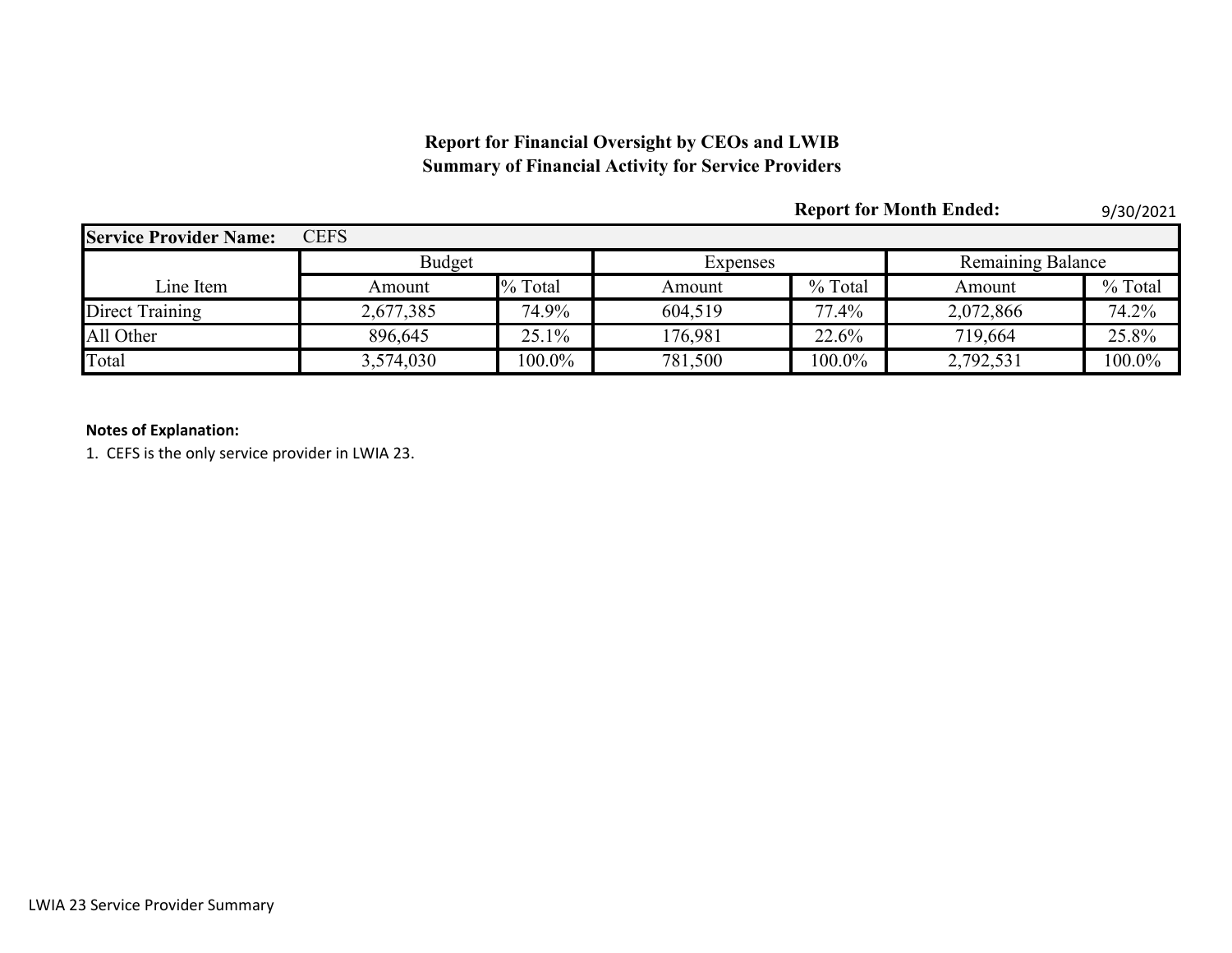## **Report for Financial Oversight by LWIA 23 CEOs and the LWIB Report of Training Provider Expenditures**

| Fiscal Year: 07/01/2021 through 06/30/2022 | <b>Month Ended:</b>                     | 9/30/2021                    |                                  |                         |  |  |
|--------------------------------------------|-----------------------------------------|------------------------------|----------------------------------|-------------------------|--|--|
| <b>Training Provider</b>                   | <b>Current Month</b><br><b>Expenses</b> |                              |                                  | <b>Expenses to Date</b> |  |  |
| <b>Advanced Healthcare Training</b>        | \$                                      | $\qquad \qquad \blacksquare$ | \$                               |                         |  |  |
| <b>Barnes &amp; Noble</b>                  | \$                                      | $\blacksquare$               | \$                               | -                       |  |  |
| Capital Area School of Practical Nursing   | \$                                      | $\blacksquare$               | \$                               | $\blacksquare$          |  |  |
| <b>Coding For Success</b>                  | $\overline{\$}$                         | $\blacksquare$               | $\overline{\$}$                  | $\blacksquare$          |  |  |
| <b>College of Dupage</b>                   | \$                                      |                              | \$                               |                         |  |  |
| Danville Area Community College            | \$                                      |                              | \$                               |                         |  |  |
| <b>Eastern Illinois University</b>         | $\overline{\mathfrak{s}}$               |                              | \$                               |                         |  |  |
| Effingham Academy of Cosmetology           | \$                                      |                              | \$                               |                         |  |  |
| Illinois Eastern Community Colleges        | \$                                      | 33,858.25                    | $\overline{\mathcal{S}}$         | 47,063.85               |  |  |
| Indiana State University                   | \$                                      |                              | \$                               |                         |  |  |
| <b>IUPUI</b>                               | \$                                      |                              | $\overline{\mathcal{S}}$         |                         |  |  |
| Ivy Tech Community College                 | \$                                      | $\blacksquare$               | \$                               |                         |  |  |
| Janice Gebke RN                            | \$                                      | $\frac{1}{2}$                | \$                               |                         |  |  |
| John A. Logan College                      | \$                                      | $\blacksquare$               | \$                               |                         |  |  |
| Kaskaskia College                          | $\overline{\$}$                         |                              | $\overline{\$}$                  | 6,562.71                |  |  |
| <b>Lake Land College</b>                   | \$                                      | 33,978.13                    | $\overline{\boldsymbol{\theta}}$ | 36,746.19               |  |  |
| Lakeview College of Nursing                | \$                                      |                              | \$                               |                         |  |  |
| <b>Lincoln Land Community College</b>      | $\overline{\$}$                         |                              | \$                               |                         |  |  |
| <b>Lincoln Trail College</b>               | \$                                      |                              | \$                               |                         |  |  |
| <b>Milikin University</b>                  | \$                                      |                              | \$                               |                         |  |  |
| <b>National Pipe Trades</b>                | $\overline{\$}$                         |                              | $\overline{\$}$                  |                         |  |  |
| Parkland College                           | $\overline{\$}$                         |                              | $\overline{\$}$                  | 1,528.50                |  |  |
| <b>Premier CDL Training</b>                | \$                                      |                              | \$                               |                         |  |  |
| <b>Rend Lake College</b>                   | $\overline{\mathfrak{s}}$               |                              | $\overline{\mathfrak{s}}$        |                         |  |  |
| <b>Richland Community College</b>          | \$                                      | 2,328.00                     | \$                               | 2,328.00                |  |  |
| Southern Illinois University - Carbondale  | $\overline{\$}$                         |                              | \$                               |                         |  |  |
| Southern Illinois Book and Supply          | $\overline{\mathfrak{s}}$               | $\blacksquare$               | \$                               |                         |  |  |
| Southwestern Illinois College              | \$                                      |                              | \$                               |                         |  |  |
| <b>Truck Driver Institute</b>              | $\overline{\$}$                         |                              | \$                               |                         |  |  |
| University of Illinois - Springfield       | $\overline{\mathcal{S}}$                |                              | \$                               |                         |  |  |
| <b>Vincennes University</b>                | \$                                      |                              | \$                               |                         |  |  |
| <b>Notes of Explanation:</b>               |                                         | Total \$                     |                                  | 94,229.25               |  |  |

1) All training providers with expenses charged to an LWIA 23 grant during the fiscal year are listed.

2) Training providers generally invoice by semester.